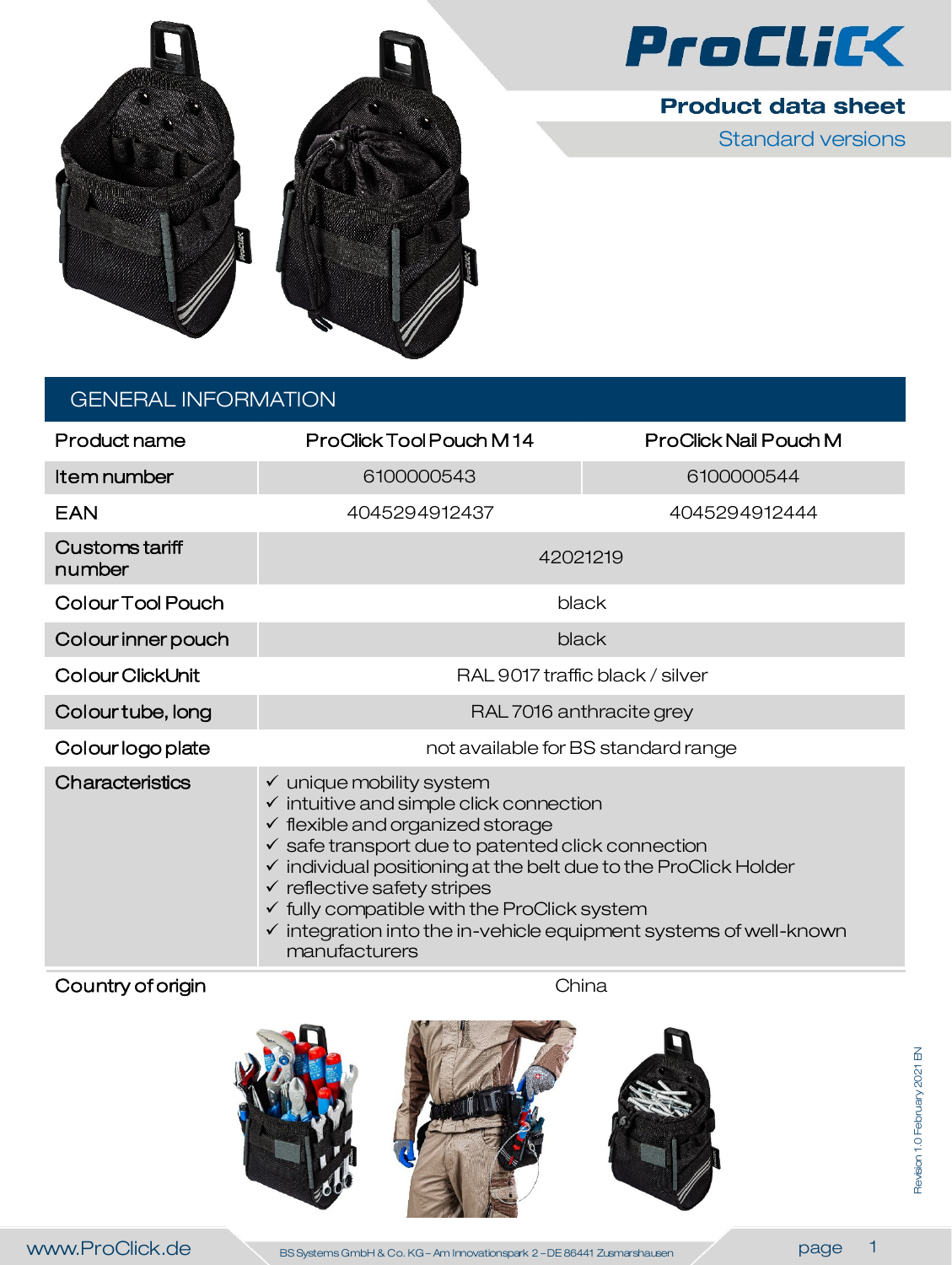

**Product data sheet** 

Standard versions



# TECHNICAL DATA

| Product name              | ProClick Tool Pouch M14                                     | ProClick Nail Pouch M                                                                                              |
|---------------------------|-------------------------------------------------------------|--------------------------------------------------------------------------------------------------------------------|
| <b>Product category</b>   | tool belt pouch                                             |                                                                                                                    |
| Application               | modular storage for all kinds of tools and accessories      |                                                                                                                    |
| Material tool pouch       | 1000D polyester with PVC coating                            |                                                                                                                    |
| Material inner pouch      | 1000D polyester bonded with EVA                             |                                                                                                                    |
| <b>Material ClickUnit</b> | Polyamide PA6 GF30 / metal                                  |                                                                                                                    |
| <b>Material tubes</b>     | Acrylonitrile butadiene styrene (ABS)                       |                                                                                                                    |
| Exterior in cm            | $27 \times 14 \times 12$                                    |                                                                                                                    |
| Weight in g               | 268                                                         | 270                                                                                                                |
| Loading capacity in kg    | 5                                                           |                                                                                                                    |
| Features                  | $\checkmark$ 13 elastic loops<br>webbing loop for carabiner | $\checkmark$ 6 elastic loops<br>$\checkmark$ 1 webbing loop for carabiner<br>$\sqrt{1}$ had made of soft polyester |

 1 bag made of soft polyester material with cord stopper

Compatible with ProClick Holder, ProClick UnitOrganizer, ProClick Tool Bag